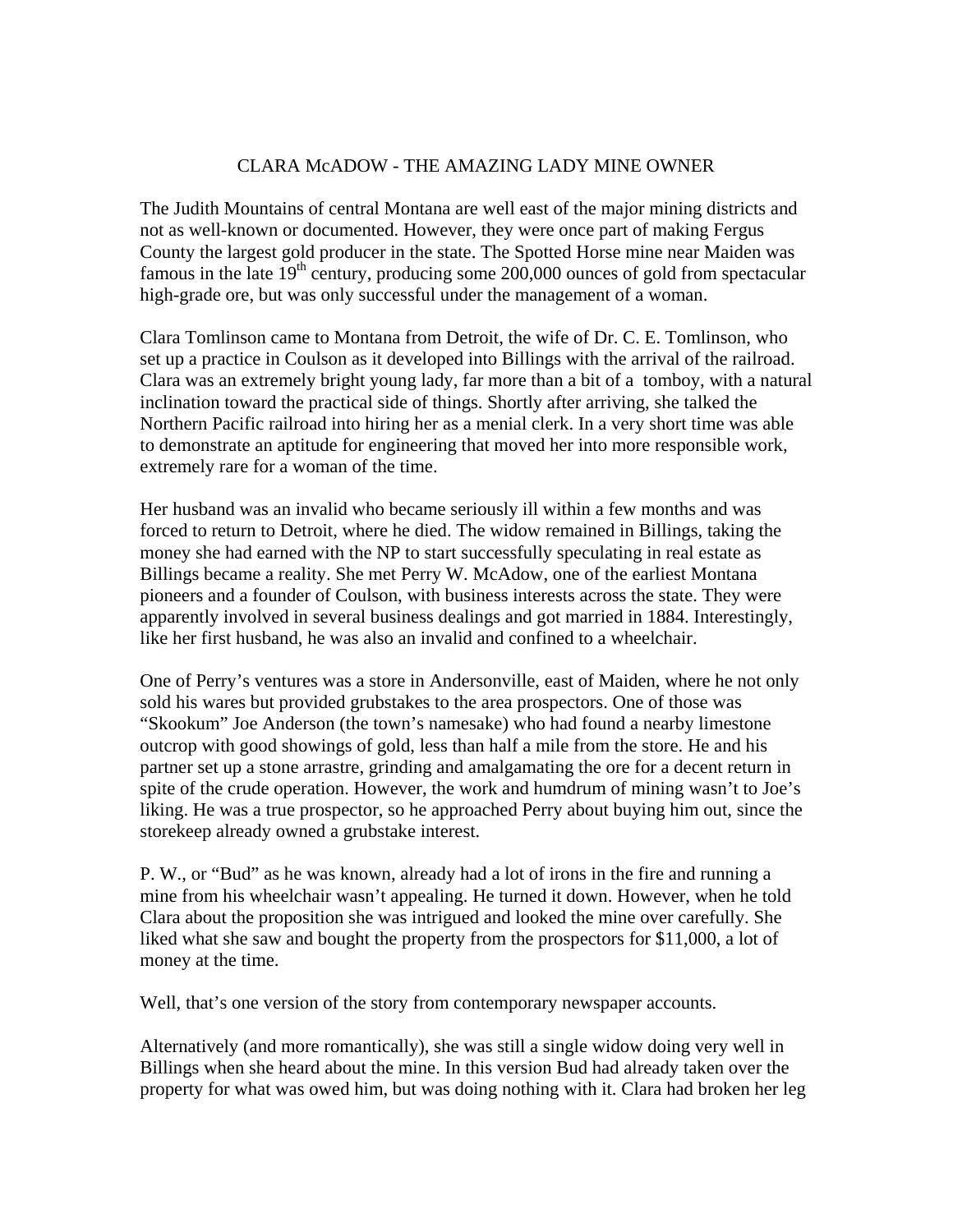and was doing her real-estate business from her bed. She "*sent for McAdow and offered him \$11,000 for it. He was touched by her lack of business sagacity and chivalrously told her it wasn't worth it. She persisted in buying it and within six months took out \$90,000 in gold. Mr. McAdow subsequently married her*." The article, written in 1892, continues, "*She is now the treasurer of the Billings Board of Trade and is worth several millions. She does all business in her own name and her husband is only her connubial partner.*"

Whichever way it went, the 1883 \$11,000 would be \$440,000 today if converted by inflation, or a whopping \$935,000 based on the relative gold prices. \$90,000 would really be a lot of money!

Once she had the mine, she took charge of all aspects of its development, going underground every day to direct the work. She bought a stamp mill located two miles away in a steep canyon and relocated it to the Spotted Horse, with a pump station at the original location and buried a pipeline to the new mill.



Clara McAdow (dark dress) at the Spotted Horse mill ca 1888

Within two years the mine was a steady producer of direct-shipping high-grade ore running as high as 750 ounces per ton, plus the mill production of around 75 ounces a day. The mine and it's owner-operator became famous and attracted the attention of Helena merchants and mine developers, Hauser and Holter. Clara sold them the property for \$500,000, with half down, around 1890. She took her money and returned to her home town of Detroit to erect a fine mansion (still standing as the parish house for the First Universalist church) and live life easily.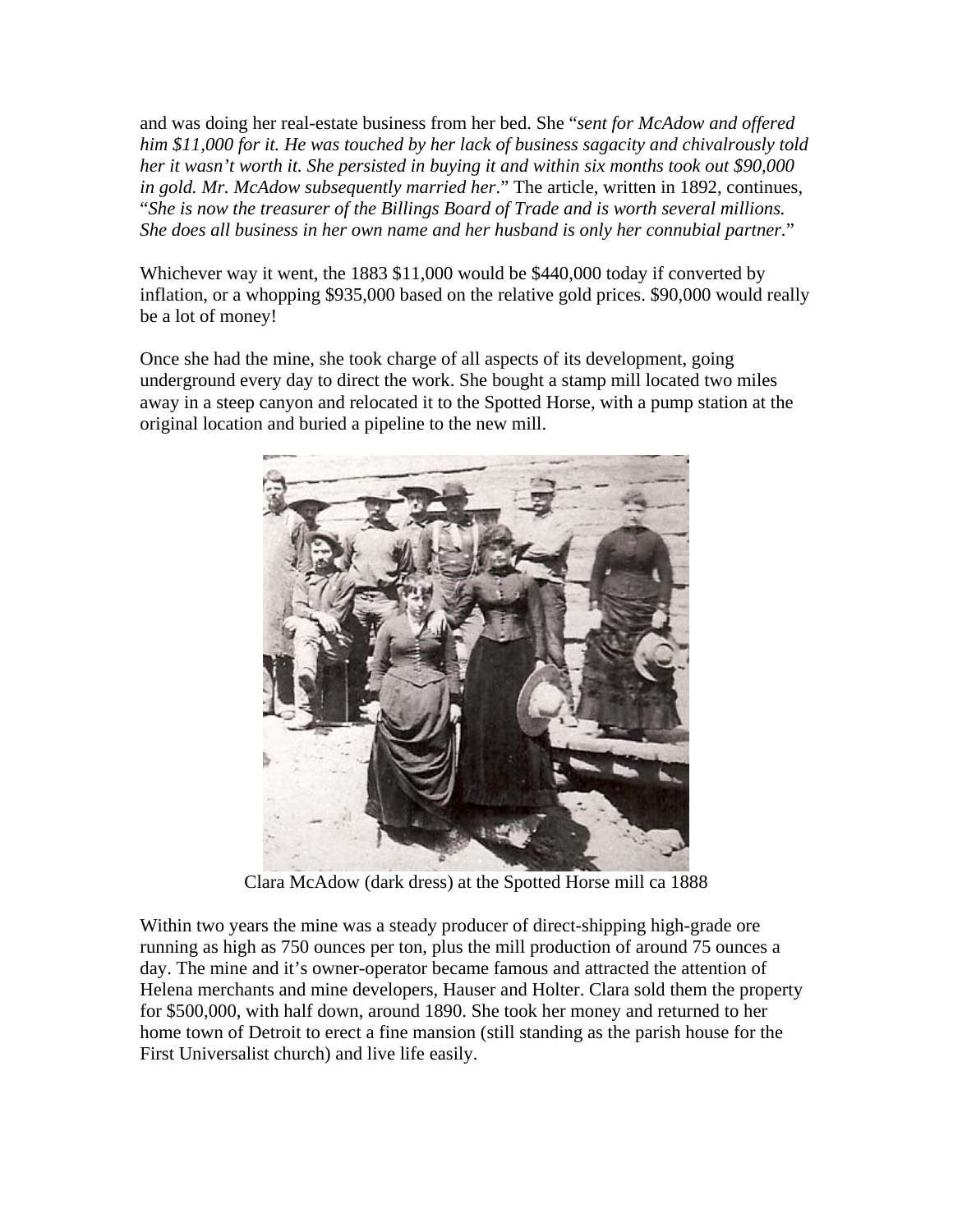The new owners built a new 20-stamp mill, installed an air compressor and a larger hoist, and made many improvements to facilitate increased production.



Clara's mill in the foreground, Hauser & Holter's new mill above – ca. 1890

 However, without her nose for ore, the mine did not fare well under "professional" management. The new owners could not meet their payment schedule. You can almost see her shaking her head in disgust and resignation as she left her comfortable city mansion and returned to remote Maiden, Montana to salvage her mine in 1891 or so. Less than six months later she displayed a \$48,000 gold bar in the Hotel Helena, just to rub Hauser & Holter's nose in it.

By this time, along with her mine, Mrs. McAdow was famous for her business savvy and hard work ethic. Her independence and intelligence made her a rare standout in the man's world of the day. She had a reputation as a no-nonsense, abrupt, and often impatient person with a deep soft spot for the less fortunate.

In 1892 the talk of the country was the Columbian Exposition being planned in Chicago to celebrate the voyage of Columbus. Montana decided to participate in a big way and Clara McAdow was involved in the planning from the start. When the governor's wife withdrew as chair of the women's committee, Clara was appointed in her place, a good measure of her standing in that society.

W. A. Clark was another huge fan of the Exposition, later making it the namesake of the playground he built for Butte, Columbia Gardens. He and one of Clara's old partners, Samuel Hauser, decided they would have a solid silver life-size statue of Justice highlight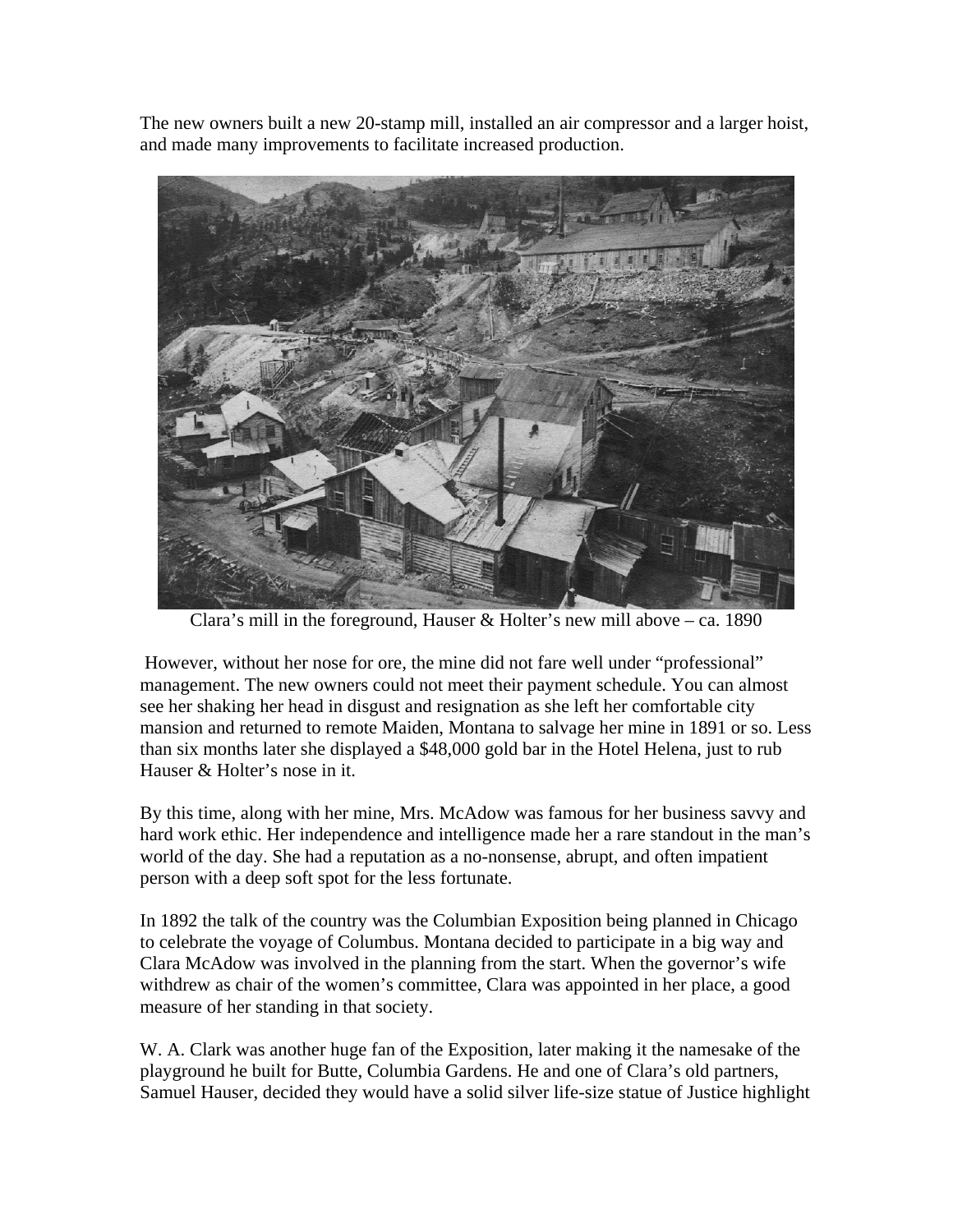the Montana pavilion. They loaned 24,000 ounces for the project. Once again, Clara oneupped the magnates and proposed it stand on a gold platform (plinth). Ramping it up again, she said the Spotted Horse would provide the gold. It did, nearly 7500 ounces, worth 5 times the value of the silver.



Statue of Justice – Montana Exhibit - 1893 Columbian Exposition

It's almost beyond belief that the mine could sideline that much income and still maintain normal production. When the fair was over, she leased the plinth out for 4% of it's value and it travelled the country for some time after the statue itself was melted down to recover the silver. Obviously she didn't need the money.

Around 1894 she finally gave in to one of the numerous requests to sell the mine and bonded the property to the Double Eagle Gold Mining Company for \$500,000. Once again, the mine was being run by men with a great deal of mining experience. They took out a large amount of ore, produced thousands of ounces of gold, but spent so much money doing it they gave up the bond little more than a year later after paying Clara \$200,000.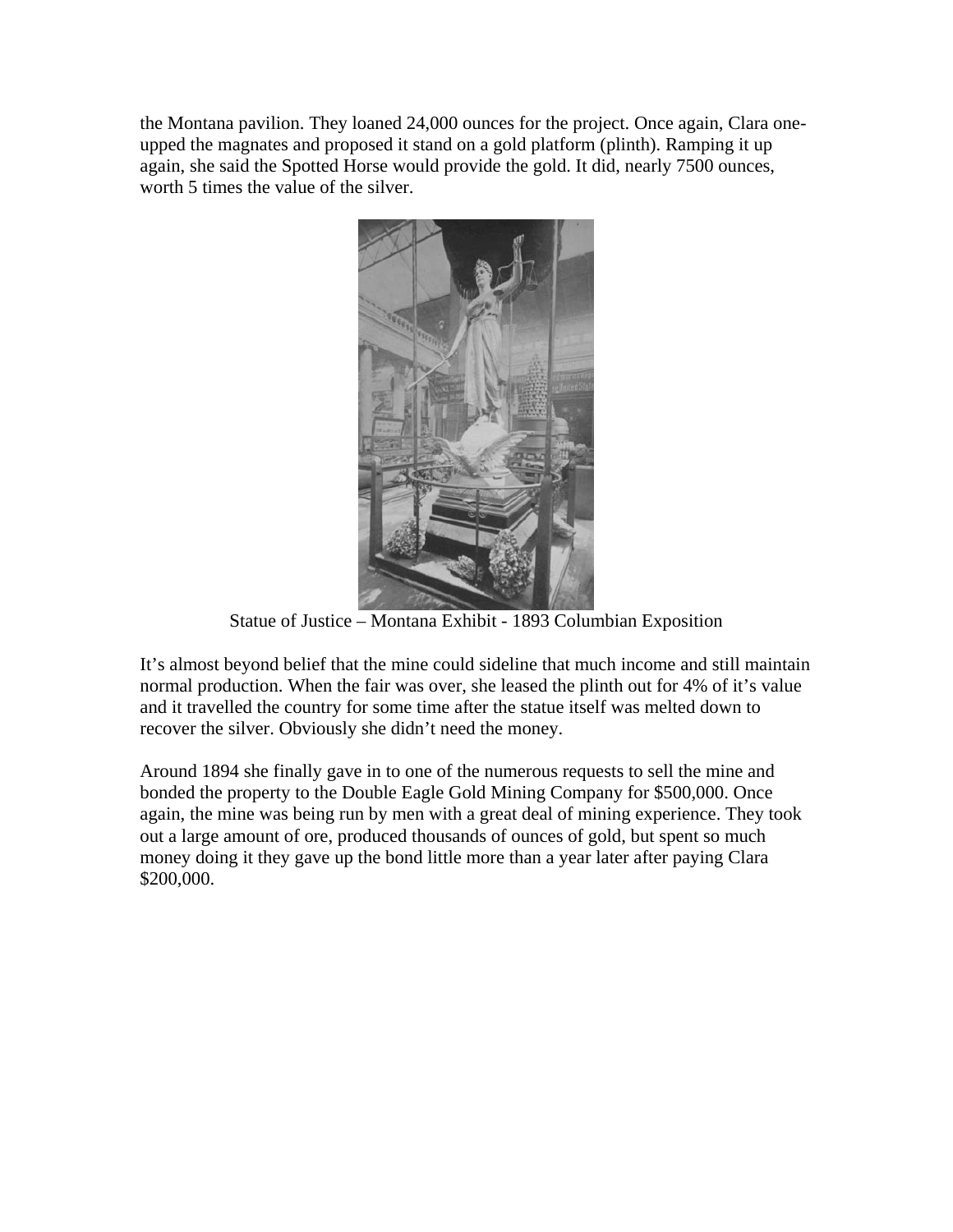

Ca. 1895

She was making plans to return to the mine from Detroit once again when she died January 19, 1896 leaving a \$2,000,000 estate to her husband Perry.

The relationship between Clara and her husband is very confusing. At the time of her death he was living, apparently since 1892, in a large mansion he built in Punta Gorda, Florida with a much younger wife, Marian. There is no mention of him in any of the articles about Clara between their marriage in Billings and the will. In December, 1900 he wrote a letter to the Fergus County Argus newspaper claiming the success of the mine as his own, with no mention of Clara. He died in 1918. Marian was still alive in the 1930's. He was famous for his racehorses and she was known as the Flower Lady of Punta Gorda.